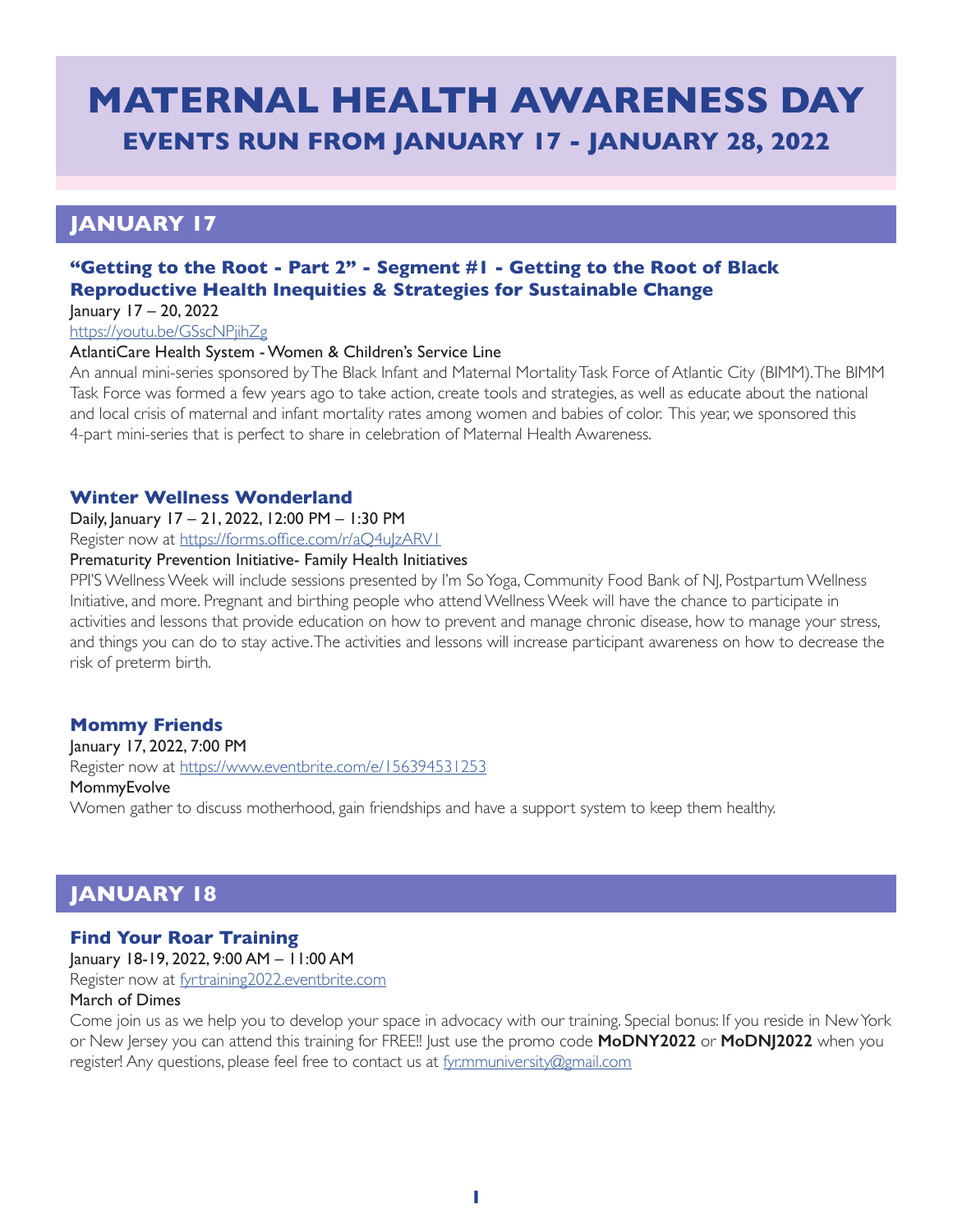### **FREE Pregnancy Testing**

January 18, 2022, 9:30 AM – 12:30 PM WIC of Mercer County 1440 Parkside Ave., Ewing Township, NJ 08638 The Children's Home Society of New Jersey FREE Pregnancy Testing. To schedule an appointment, call 609-306-2675.

## **CUNA Prenatal Education and Support Group Enrollment**

January 18, 2022, 10:00 AM – 2:00 PM Virtual Event Call to Register, 609-433-2609 (English), 609-356-6609 (Español) The Children's Home Society of New Jersey FREE Prenatal Health Education Support Group (Spanish group). Call to register – 609-433-2609. GRATIS Grupo de Apoyo y Educación Prenatal en Español. Para registrarse llame al 609-356-6609.

## **24/7 Dad Parenting Class**

January 18, 2022, 6:00 PM Register with Dorita White, [dwhite@thefathercenter.org](mailto:dwhite@thefathercenter.org) to receive link to class

#### The Father Center of New Jersey

Led by Dorita White, 24/7 Dad is a comprehensive fathering program designed to help men improve their parenting skills and knowledge. The program focuses on building self-awareness, self-caring, parenting, and relationship skills through 6-12 weekly sessions.

## **JANUARY 19**

#### **FREE Pregnancy Testing**

January 19, 2022, 9:30 AM – 12:30 PM Heritage North Family Success Center 1554 Princeton Ave, Trenton NJ 08638 The Children's Home Society of New Jersey FREE Pregnancy Testing. To schedule an appointment, call 609-306-2675.

## **Honoring Maternal Health Week in Northern New Jersey**

January 19, 2022, 1:00 PM <https://www.facebook.com/PartnershipMCH>

#### Partnership for Maternal and Child Health of Northern New Jersey

Mariekarl Vilceus-Talty, MA, BSN, President and CEO of the Partnership for Maternal and Child Health of Northern New Jersey, will host a live Facebook discussion with northern New Jersey hospital partners to discuss the significance of Maternal Health Week and events and initiatives that work to improve outcomes.

## **Find Your Roar Training**

January 19-20, 2022, 6:00 PM – 8:00 PM

Register now at [fyrtraining2022.eventbrite.com](http://fyrtraining2022.eventbrite.com)

#### March of Dimes

Come join us as we help you to develop your space in advocacy with our training. Special bonus: If you reside in New York or New Jersey you can attend this training for FREE!! Just use the promo code **MoDNY2022** or **MoDNJ2022** when you register! Any questions, please feel free to contact us at [fyr.mmuniversity@gmail.com](mailto:fyr.mmuniversity@gmail.com)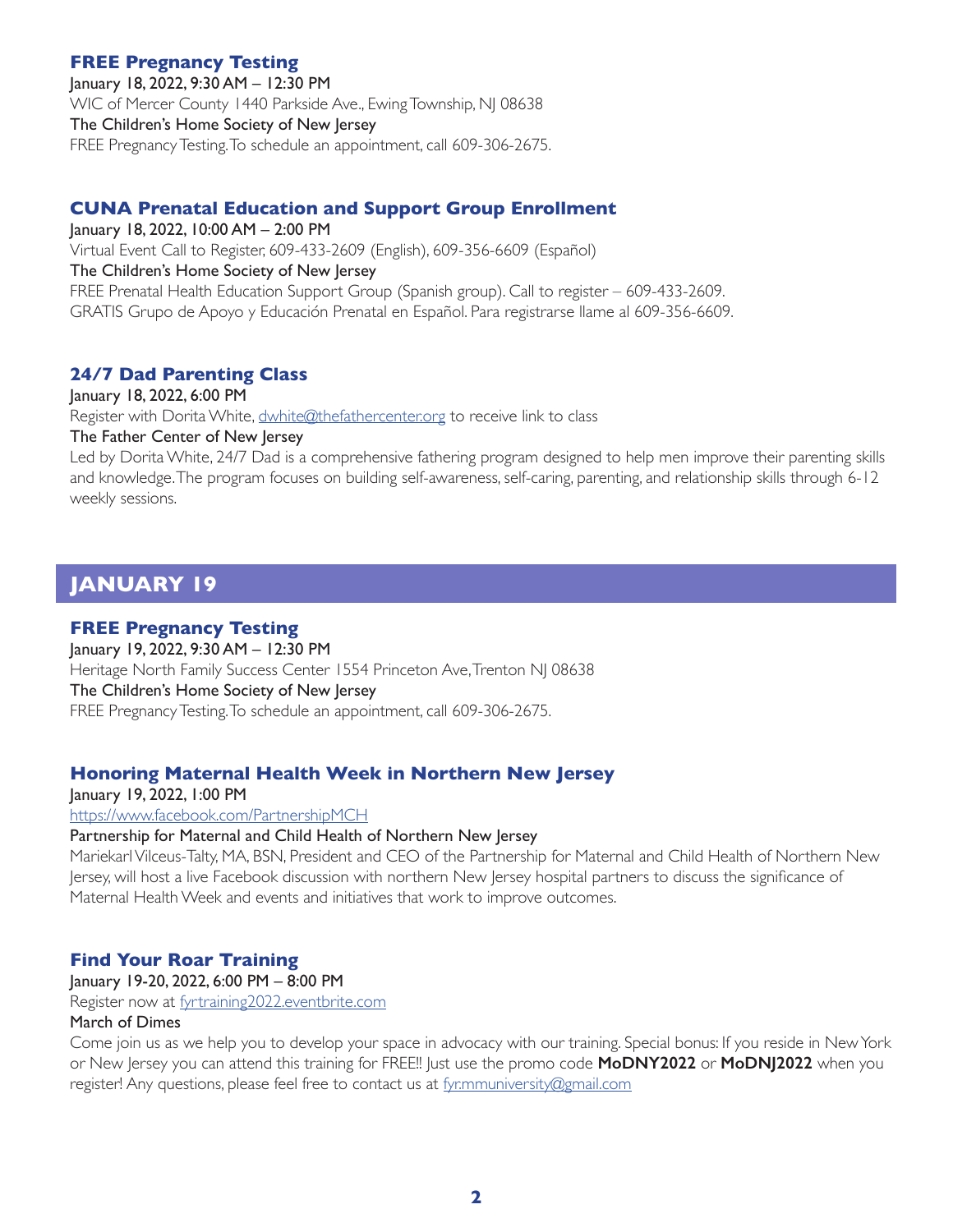### **MommyWellness Circle**

January 19, 2022, 7:00 PM

Register now at <https://www.eventbrite.com/e/187838759787>

**MommyEvolve** 

During this circle mothers learn techniques in mindfulness to reduce stress and promote overall wellness.

## **Maternal Wellness: A Conversation with Former First Lady Mary Jo Codey**

January 19, 2022, 7:00 PM

[www.rca.edu/maternalwellness](http://www.rca.edu/maternalwellness)

Chabad of New Jersey Mental Health Initiative

Helping others in their time of need through one's own challenges.

## **JANUARY 20**

## **"Getting to the Root - Part 2" - Segment #2 - Postpartum and the 4th Trimester: What Parents Need to Know**

January 20 – 23, 2022

<https://youtu.be/vUbxkhhXqxQ>

#### AtlantiCare Health System - Women & Children's Service Line

An annual mini-series sponsored by The Black Infant and Maternal Mortality Task Force of Atlantic City (BIMM). The BIMM Task Force was formed a few years ago to take action, create tools and strategies, as well as educate about the national and local crisis of maternal and infant mortality rates among women and babies of color. This year, we sponsored this 4-part mini-series that is perfect to share in celebration of Maternal Health Awareness.

## **Body and Soul Prenatal Education and Support Group Enrollment**

January 20, 2022, 10:00 AM – 1:00 PM Virtual event. Call to register, 609-306-2675 The Children's Home Society of New Jersey FREE Prenatal Education and Support Group. To register, call 609-306-2675.

## **Maternal Health Awareness Day 2022 – "Birth is a Family Affair"**

January 20, 2022, 11:00 AM-12:30 PM

https://echo.zoom.us/meeting/register/t|cuceyqrTMtHdbmN4|jpEftz-1v3n2\_B4kj

#### University Hospital – ACS OB/GYN

Informative conversation including warning signs and risks, perinatal support, post-partum stress and how to manage, and community services and resources available. The panels include: "Learn about the importance of Maternal Health Awareness Day," "Know about your rights as a birthing person and find virtual support," "Let your voice be heard, Share your birth story! – Learn about the Maternal Experience Survey," Learn about the post-birth warning signs and risks," "Happy, Sad & Everything in Between! – Learn about maternal feelings during pregnancy and postpartum," and "Learn about community services and resources to support and empower women and their families." The session will be facilitated in English and Spanish.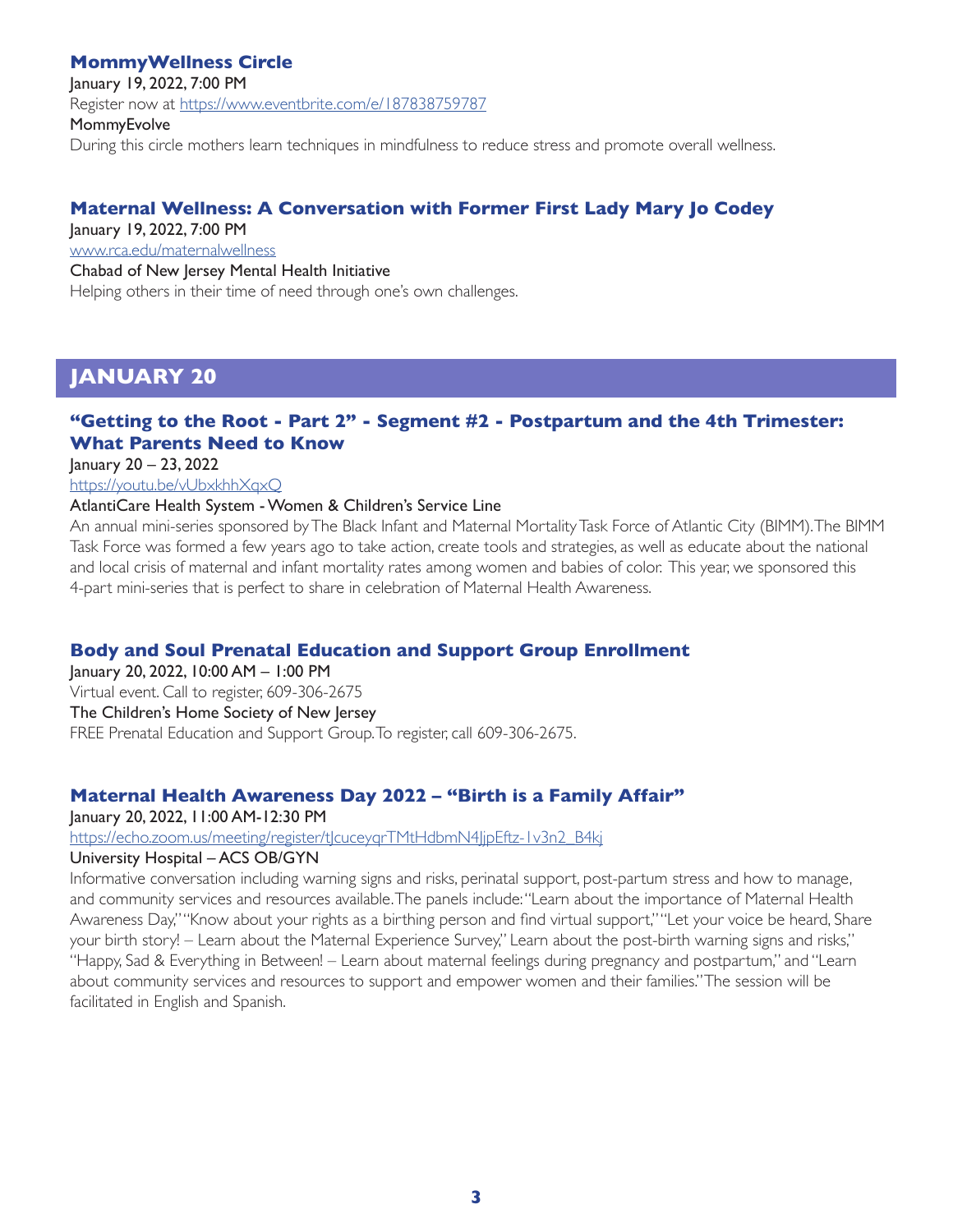## **Breastfeeding among Individuals Living with HIV: A Reasonable or Unreasonable Option?**

January 20, 2022, 1:00 – 2:00 PM

<https://www.partnershipmch.org/professional-education-programs/virtualprograms-2-2/>

#### Partnership for Maternal and Child Health of Northern New Jersey

This professional education program featuring Judy Levison, MD, MPH, a professor in the Department of Obstetrics and Gynecology at Baylor College of Medicine, will provide participants with current breastfeeding recommendations and guidelines for an HIV+ parent.

## **Vaccines and Pregnancy**

January 20, 2022, 3:30 PM

[https://us06web.zoom.us/j/85803436861?pwd=S2dZNlRJZDdpdXdsYnNGWkJudW1BQT09](https://us06web.zoom.us/j/85803436861?pwd=S2dZNlRJZDdpdXdsYnNGWkJudW1BQT09  ) 

Meeting ID: 858 0343 6861 Passcode: 759035

#### Alliance Community Healthcare Inc.

Alliance Community Healthcare Chief Medical Officer, Dr. Norma Roberts, OB/GYN will review the importance of keeping your vaccines updated during pregnancy with an emphasis on COVID 19 safety.

#### **Resources for Parents**

January 20, 2022, 5:30 PM

135 Monticello Avenue, Jersey City, NJ

#### Community Treasures

Community Treasures is hosting a community baby shower to honor the memory of babies and mothers who have passed away. There will also be a virtual candle visual and an interview with a new mom. The program will end with a Wellness Day.

## **Maternal Health Awareness Day 2022**

January 20, 2022, 6:30 PM <https://www.facebook.com/UniversityHospitalNewark>

#### University Hospital

University Hospital will be hosting a Facebook LIVE on January 20 at 6:30 pm with Dr. Chris Pernell, Chief Health Equity and Strategic Integration Officer and Dr. Lois Greene, Executive Director, Human Experience.

## **JANUARY 21**

## **Body and Soul Prenatal Education and Support Group Enrollment**

January 21, 2022, 10:00 AM – 1:00 PM Virtual event. Call to register, 609-306-2675 The Children's Home Society of New Jersey FREE Prenatal Education and Support Group. To register, call 609-306-2675.

## **The Institute of CGE's Relationship-Based Model for Trauma Informed Care**

January 21, 2022, 12:00 PM – 12:30 PM

[https://cge.zoom.us/webinar/register/WN\\_niLMUiu6SueImkCCBapoDg](https://cge.zoom.us/webinar/register/WN_niLMUiu6SueImkCCBapoDg)

### The Institute of CGE (The Center for Great Expectations)

Carolyn Flynn, MA, LAC, CD Program Director of CGE's Community-Based Home Visitation Program, START, presents CGE's relationship-based approach to trauma-informed care for pregnant and parenting persons with substance use disorders.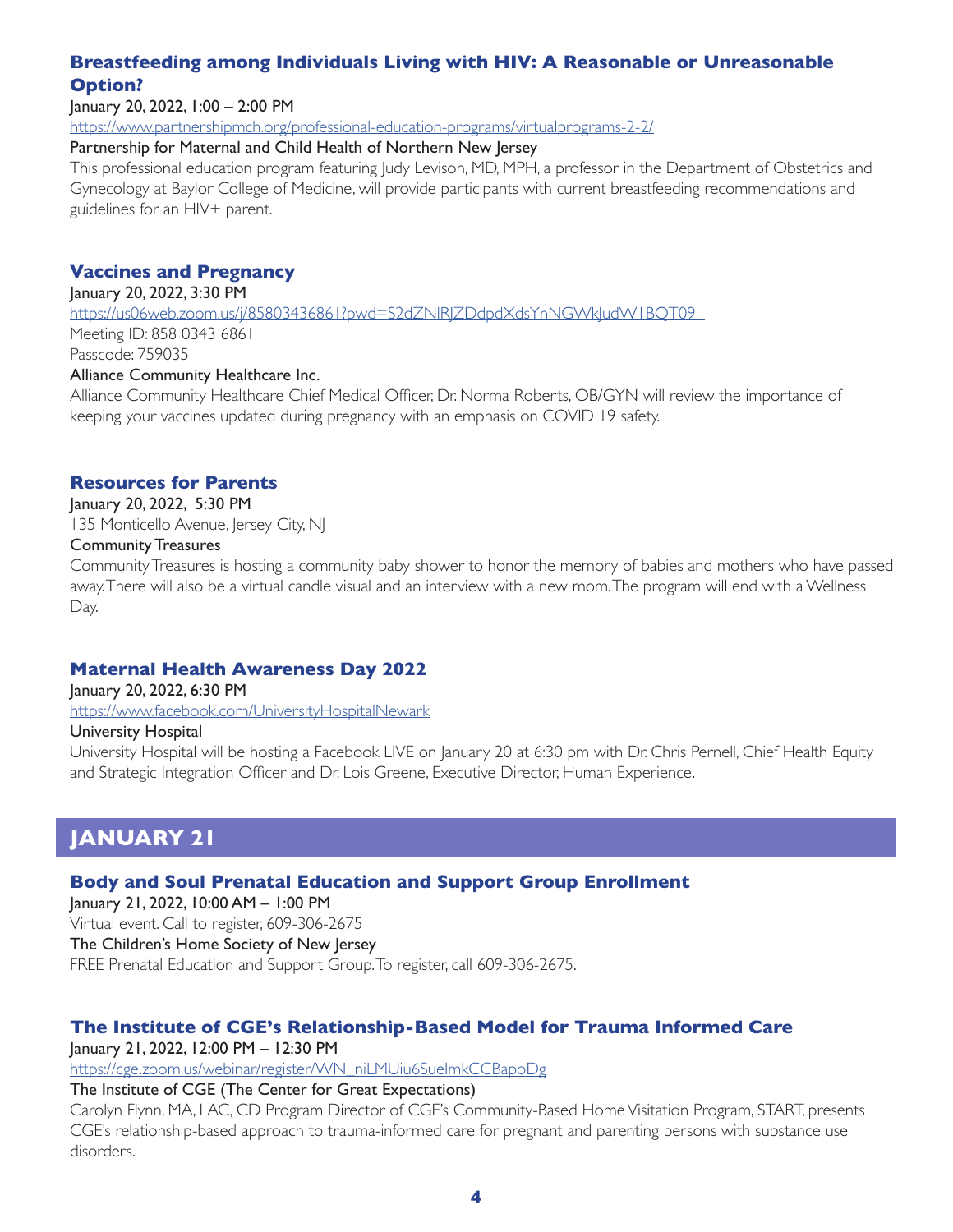### **Introducing "Community of Caring: The Paterson Doula Cooperative"**

January 21, 2022, 12:00 PM – 1:30 PM

[https://us02web.zoom.us/webinar/register/WN\\_2FCIl4lpSuSFC8SFZRTI2w](https://us02web.zoom.us/webinar/register/WN_2FCIl4lpSuSFC8SFZRTI2w)

#### Partnership for Maternal and Child Health of Northern New Jersey, New Destiny Family Success Center, and St. Joseph's Health

Doulas are a vital support through pregnancy and early parenthood, caring for mother and baby. Their presence in the delivery room has been proven to help birth outcomes. This exciting new program will help improve access to doulas for Paterson residents and provide training to doula candidates. This kickoff event is for healthcare professionals, Paterson residents, parents-to-be, career coaches, and anyone interested in learning more about this unique initiative.

#### **Prenatal Nutrition 101**

#### January 21, 2022, 1:00 PM – 2:00 PM

Virtual link -- email [molly.fallon@rwjbh.org](mailto:molly.fallon@rwjbh.org) to register

#### RWJBarnabas Health

Led by Molly Fallon Dixon, MS, RSN, a registered dietitian nutritionist with RWJBarnabas Health, this virtual session will discuss all the nutrition moms-to-be need to know for a healthy pregnancy. For the class link or call-in information, please call **973-926-7371** or email [molly.fallon@rwjbh.org.](mailto:molly.fallon@rwjbh.org)

## **JANUARY 22**

## **KinderSmile Perinatal Health & Wellness Program**

#### January 22, 2022, 10:00 AM – 1:00 PM

KinderSmile Community Oral Health Center Trenton, 101 North Broad Street, (Entrance on East Hanover) Trenton, NJ 08608

#### KinderSmile Foundation

KinderSmile Perinatal Health & Wellness program coordinator Gabriela Cevellos will provide invaluable information to perinatal mothers on how oral disease during pregnancy can affect their unborn child, proper oral hygiene and nutritional habits during pregnancy, oral diseases and its direct correlation to other systemic illnesses in the body, etc. The capacity of the work is 20 perinatal mothers. First come, first serve due to Covid-19. Mothers will leave empowered by the information provided and will be ready to deliver healthy babies. Oral Health is the gateway to total health.

## **Push Out Maternal Mortality**

January 22, 2022, 11:00 AM – 4:00 PM 16 W Front Street, Trenton, NJ

#### Children's Futures

A walkthrough of the City of Trenton to show the community where services can be received and ending at CF's Wellness Clinic for a meet and greet highlighting the nurses and doulas who support our pregnant and newly parenting families.

## **Find Your Roar Training**

January 22, 2022, 12:00 PM – 4:00 PM

Register now at [fyrtraining2022.eventbrite.com](http://fyrtraining2022.eventbrite.com)

#### March of Dimes

Come join us as we help you to develop your space in advocacy with our training. Special bonus: If you reside in New York or New Jersey you can attend this training for FREE!! This session is 4 hours, full day. Just use the promo code **MoDNY2022** or **MoDNJ2022** when you register! Any questions, please feel free to contact us at [fyr.mmuniversity@gmail.com](mailto:fyr.mmuniversity@gmail.com)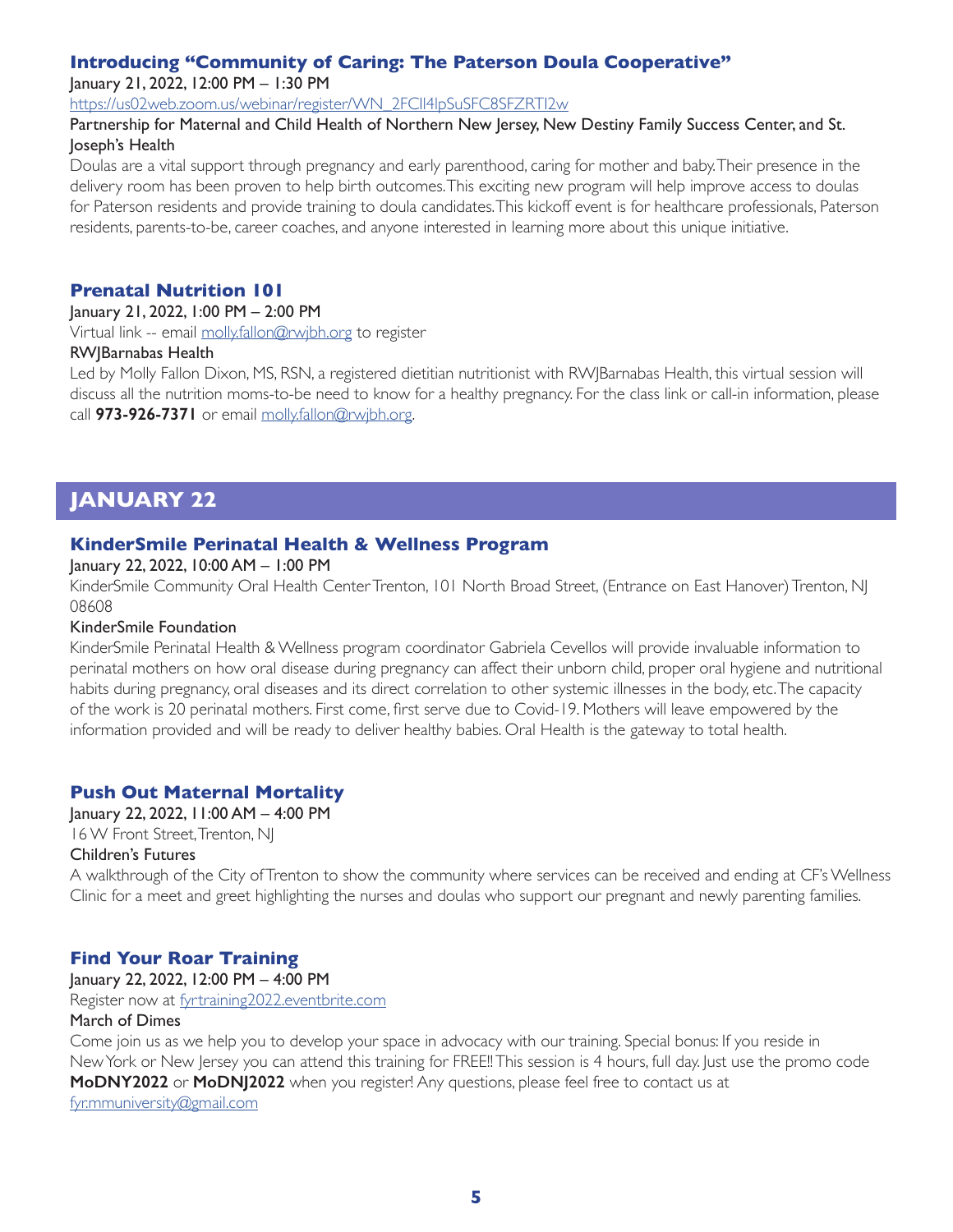## **JANUARY 23**

### **"Getting to the Root - Part 2" - Segment #3 - "The Real": Centering Pregnancy and Motherhood Experiences**

January 23 – 26, 2022

https://youtu.be/EZJehUbpQol

#### AtlantiCare Health System - Women & Children's Service Line

An annual mini-series sponsored by The Black Infant and Maternal Mortality Task Force of Atlantic City (BIMM). The BIMM Task Force was formed a few years ago to take action, create tools and strategies, as well as educate about the national and local crisis of maternal and infant mortality rates among women and babies of color. This year, we sponsored this 4-part mini-series that is perfect to share in celebration of Maternal Health Awareness.

#### **Maternal Health Day Education Testing and Vaccination Clinic**

January 23, 2022, 12:00 PM – 4:00 PM

New Hope Church of God, 400 Hamilton Avenue, Trenton, NJ

New Jersey Black Women Physicians Association, Rutgers University Women's Health Institute, NJ Department of Health and Horizon Blue Cross Blue Shield

Education, testing and vaccination Clinic with an emphasis on pregnant and recent postpartum persons and their families.

### **Postpartum Support International NJ Chapter's Meet and Greet**

January 23, 2022, 1:00 PM

<https://www.eventbrite.com/o/postpartum-support-international-new-jersey-34089281205>

#### Postpartum Support International NJ Chapter

Brief explanation of the organization and meet and greet current co-presidents and other board members. Find out how to get involved!

#### **Mommy Mindfulness Meetup**

January 23, 2022, 7:00 PM

<https://us05web.zoom.us/j/85651230425?pwd=bmVyMjBHeGluOU00ME9KUEJiMjUyQT09>

#### Nutshell Birthing

This event will consist of an introduction to herbs helpful in pregnancy and the 4th trimester by Herbalist Stephanie Cedeño of CedCareCo., along with a Tea Ceremony held by herself. Doula and Lactation Consultant statistics will be offered by myself for insight of planning of conception, pregnancy, and postpartum closing with Sound Bowl Therapy for the attendees' mindfulness pleasure.

## **JANUARY 24**

## **Maternal Health Awareness Day 2022: Amplifying the Voices of Our Mothers**

January 24, 2022, 11:00 AM

[https://www.zoomgov.com/webinar/register/WN\\_xxLdwPX2R-qywvxXWreTbA](https://www.zoomgov.com/webinar/register/WN_xxLdwPX2R-qywvxXWreTbA)

#### Office of First Lady Tammy Murphy

"Not about us, without us." This Maternal Health Awareness Day, we are centering the voices of those most affected by our maternal health crisis—our moms. It is our responsibility to listen to their voices, lift them up, and it is our duty to act. Join First Lady Tammy Murphy for a panel discussion with mothers who will share their stories and experiences about navigating pregnancy and motherhood, and the importance of Maternal Health Awareness Day.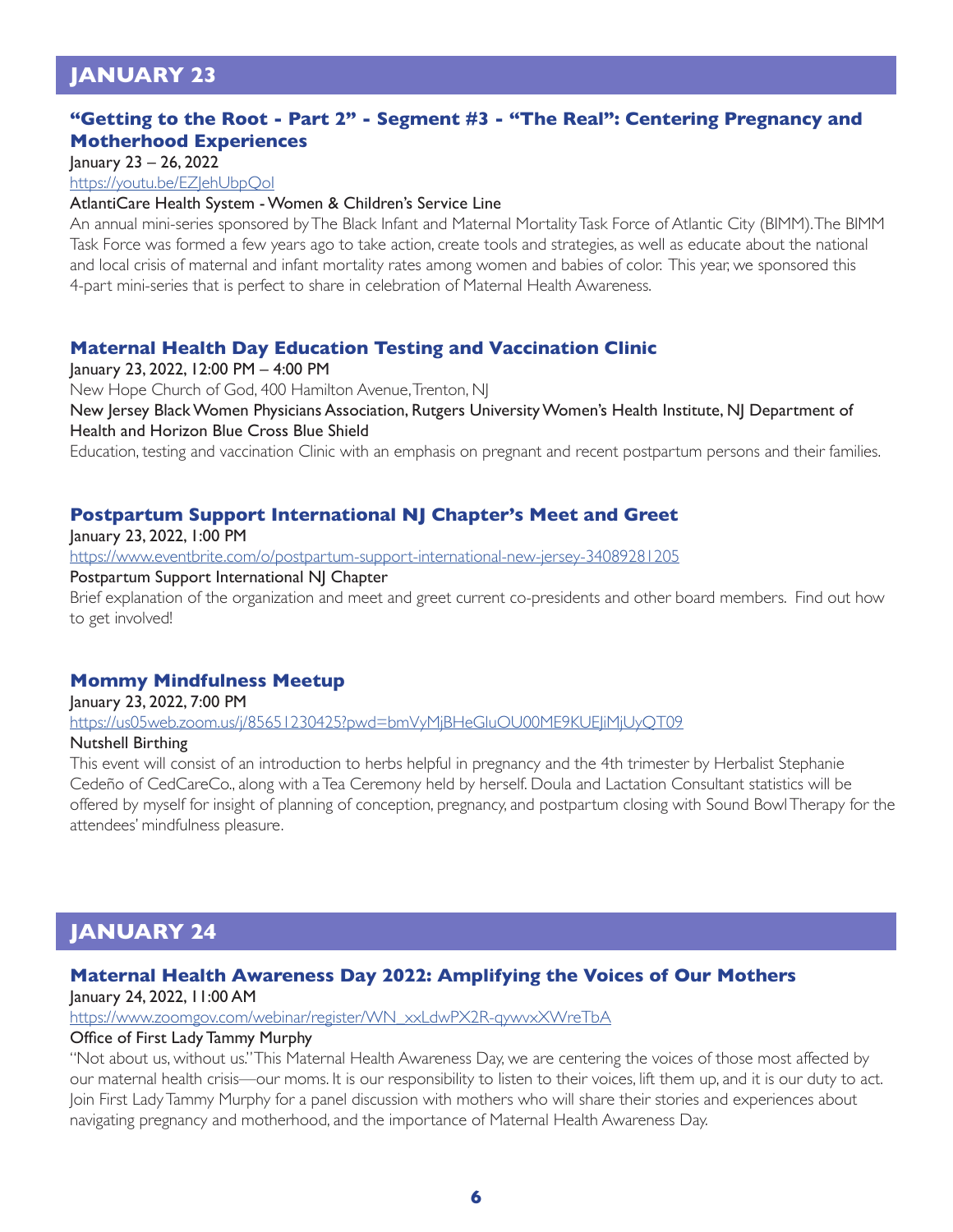## **Having a Healthy Pregnancy During a Pandemic**

January 24, 2022, 11:30 AM – 12:00 PM

[https://us02web.zoom.us/webinar/register/WN\\_1nM3hY2YTLSJqJxV0ZG3sQ](https://us02web.zoom.us/webinar/register/WN_1nM3hY2YTLSJqJxV0ZG3sQ)

#### RWJBarnabas Health

For many families, expecting a new baby is usually a time of great joy and excitement. However, with the COVID-19 pandemic, many pregnant women are instead feeling anxious and concerned about how the outbreak will affect their pregnancy, delivery and the overall health of their baby and themselves. Sarah Rieber, DNP, APN-C, IBCLC, PMH-C talks about this important topic

### **Maternal Health Awareness Blood & Platelet Drive**

#### January 24, 2022, 12:00 PM – 6:00 PM

Arline & Henry Schwartzmann Courtyard at R|WUH, One Robert Wood Johnson Place, New Brunswick, N| Visit [www.heroesformoms.com](https://heroesformoms.com/) and [www.rwjuhdonorclub.org](http://www.rwjuhdonorclub.org) or call **732-235-8100 ext. 221** to make an appointment Robert Wood Johnson University Hospital, Hero's For Moms and Rutgers, Robert Wood Johnson Medical School - Department of Obstetrics, Gynecology and Reproductive Services

A community blood drive organized and sponsored by survivors of maternal health traumas in New Jersey. Educating and advocating for the recognition is that without a robust and dependable volunteer blood supply their personal outcomes could have been very different!

## **Maternal Health In The Times of COVID**

January 24, 2022 at 2:00 PM – 3:00 PM

<https://us02web.zoom.us/j/81594635356?pwd=WTloTzcxZnNBRUR1UWU3QUEvUFAxZz09>

#### UnitedHealthcare Community Plan and Homefront

Learn about Maternal and Infant Health Tips, Techniques, and Tools to Improve your Health during COVID. Speakers include members from the UnitedHealthcare Community Plan such as Dr. Marilyn Gordon, Chief Medical Officer at UnitedHealthcare Community Plan, and members from Homefront.

## **JANUARY 25**

## **Postpartum Like a Pro: What Every Parent Should Know**

January 25, 2022, 1:00 PM – 2:00 PM

<https://us02web.zoom.us/j/87533428163?pwd=VEliekhsais2TFlvSERlSng2QnRaQT09>

#### Partnership for Maternal and Child Health of Northern NJ

Join the Partnership for a presentation that explores how to care for yourself after birth. Ines P. Serna – a certified childbirth educator and birth doula, will discuss topics such as physical and emotional changes post birth, managing postpartum discomforts, and how to take care of your body in this phase. The event is open to expectant birthing individuals, those who have recently given birth, and health care professionals.

## **24/7 Dad Parenting Class**

January 25, 2022, 6:00 PM Register with Dorita White, [dwhite@thefathercenter.org](mailto:dwhite@thefathercenter.org) to receive link to class

### The Father Center of New Jersey

Led by Dorita White, 24/7 Dad is a comprehensive fathering program designed to help men improve their parenting skills and knowledge. The program focuses on building self-awareness, self-caring, parenting, and relationship skills through 6-12 weekly sessions.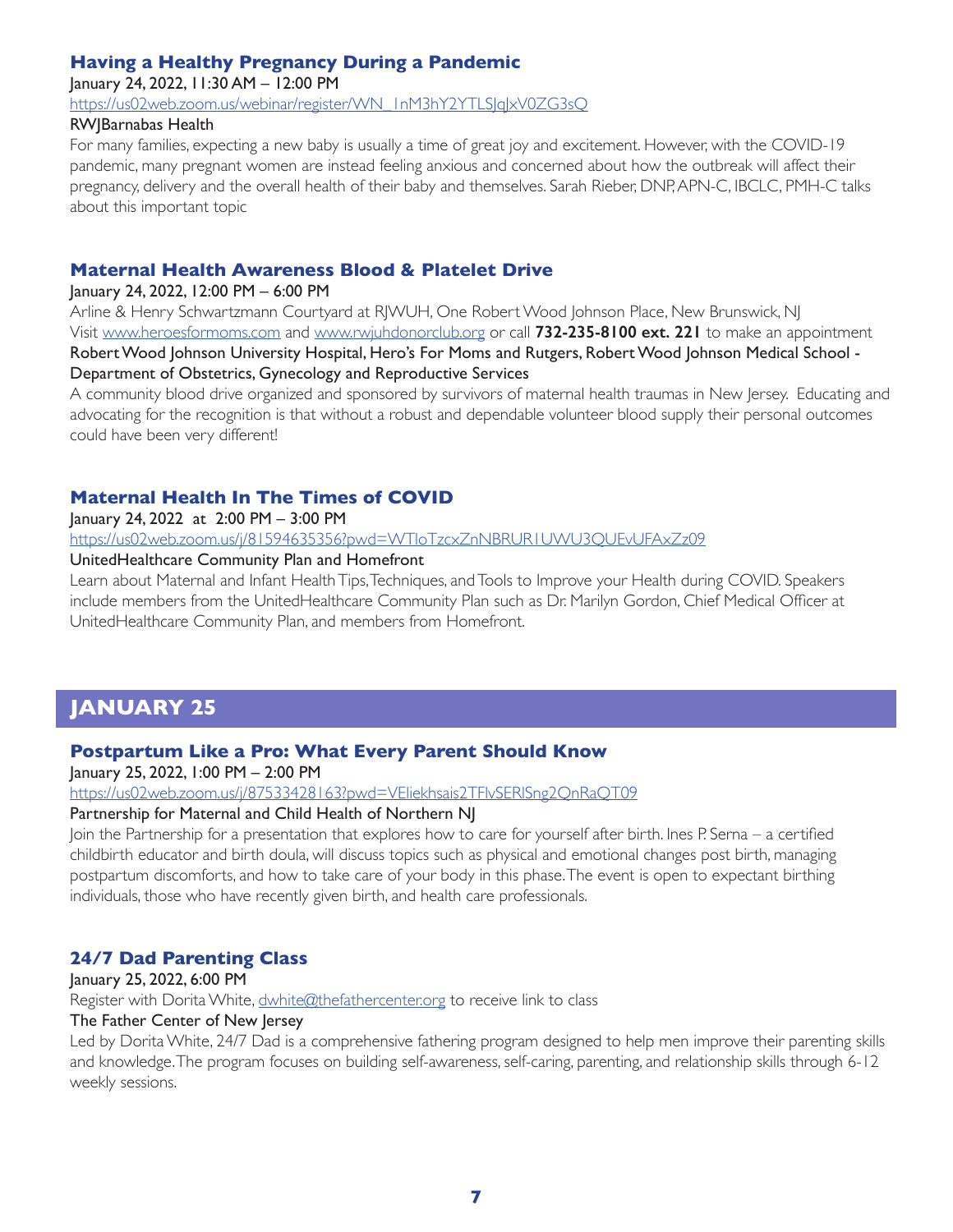## **JANUARY 26**

#### **"Getting to the Root - Part 2" -, Segment #4 - Father to Father: Discussions on Black Fatherhood**

January 26 –28, 2022

<https://youtu.be/Vsc81LJ2Aoo>

#### AtlantiCare Health System - Women & Children's Service Line

An annual mini-series sponsored by The Black Infant and Maternal Mortality Task Force of Atlantic City (BIMM). The BIMM Task Force was formed a few years ago to take action, create tools and strategies, as well as educate about the national and local crisis of maternal and infant mortality rates among women and babies of color. This year, we sponsored this 4-part mini-series that is perfect to share in celebration of Maternal Health Awareness.

#### **Cuidado del embarazo y posparto durante el COVID-19**

January 26, 2022, 10:00 AM

<https://us02web.zoom.us/meeting/register/tZcoc-qhrDMsHNG7Kvd9UqxDZQK5HI4P-q3b>

#### Healthy Women, Healthy Families - New Destiny FSC & Partnership of Maternal and Child Health

Los trabajadores de salud comunitarios de New Destiny FSC y el Partnership of Maternal and Child Health se unen para hablar sobre la atención del embarazo y el posparto. Ademas podemos ayudarte a navegar en el system durante COVID-19.

#### **Covid, Vaccination and Pregnancy**

January 26, 2022, 10:00 AM

<https://us06web.zoom.us/j/88544086793?pwd=dDQxQ05HY01JaERwVFA0UzlTUE80Zz09>

New Jersey Black Women Physicians Association, Newark Community Health Center, Rutgers University Women's Health Institute, and Horizon Blue Cross Blue Shield

Virtual educational session regarding Covid, Vaccination and Pregnancy in English and Spanish. Followed by Q&A.

#### **Understanding Perinatal Mood and Anxiety Disorders**

January 26, 2022, 10:30 AM – 11:00 AM [https://us02web.zoom.us/webinar/register/WN\\_FTd9IrRGQVqb\\_by1-T8kcw](https://us02web.zoom.us/webinar/register/WN_FTd9IrRGQVqb_by1-T8kcw) RWJBarnabas Health

Perinatal mood and anxiety disorders are one of the most common complications of pregnancy and childbirth, yet many of us don't know what signs and symptoms to look for. Join us for a conversation with maternal mental health expert Lisa Tremayne, RN,PMH-C, CBC.

#### **Postpartum Care During COVID-19**

January 26, 2022, 12:00 PM

<https://us02web.zoom.us/meeting/register/tZ0kf-msrjItHdM-ztj9qydSfkoqB13KHnhU>

Healthy Women, Healthy Families - New Destiny FSC & Partnership of Maternal and Child Health The Community Health Workers are coming together to discuss postpartum care and how to navigate it during

COVID-19.

## **Human Lactation & the Legislative Body: A Journey to Equity in NJ**

January 26, 2022, 12:00 PM

[https://us06web.zoom.us/webinar/register/WN\\_WltHDdhHR5-x9FQax-olaQ?t=1641211367006](https://us06web.zoom.us/webinar/register/WN_WltHDdhHR5-x9FQax-olaQ?t=1641211367006)

#### Perinatal Health Equity Initiative and Montclair State University

Dr. Nastassia Davis & Zakiya Stewart; Jill Wodnick; Ellen Maughn; and Rose St. Fleur. In honor of #123for moms Perinatal Health Equity Initiative, Montclair State University, and The New Jersey Breastfeeding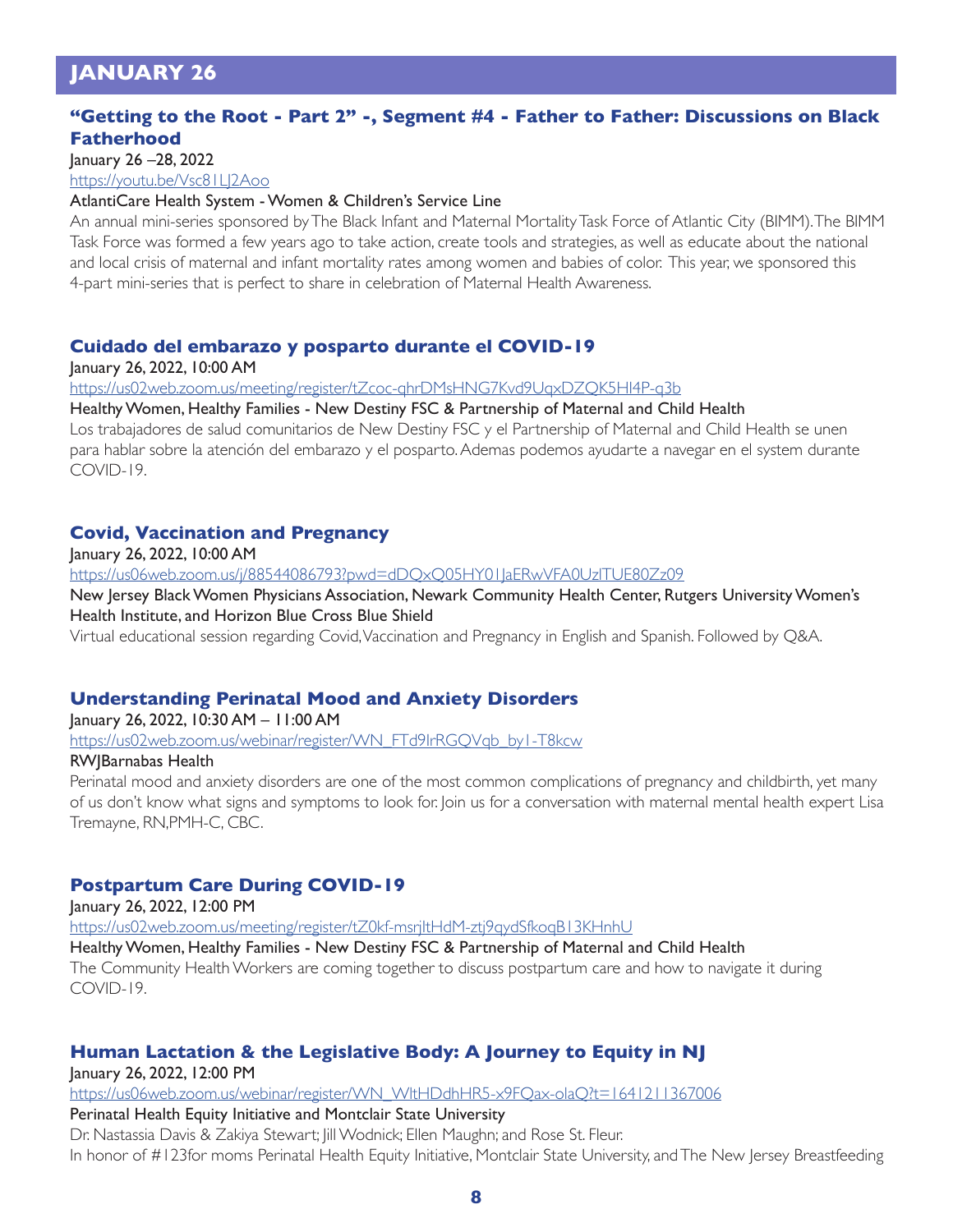Coalition will be presenting a webinar to the NJ legislative body. The goal is to assist policy makers in gaining an understanding about current laws, programs and policies about breastfeeding in NJ. With the expansion of NJ maternal infant health proposed bills, clarity about the status of breastfeeding is needed now more than ever. From breastfeeding initiation, retention, pumps, insurance coverage, Covid 19 to questions about coverage, workforce and coordination of care, come to a presentation designed with NJ in mind!

### **Postpartum Maternal Morbidity and Its Impact on Quality of Life**

January 26, 2022, 2:00 PM – 3:00 PM

<https://cjfhc.org/event/postpartum-maternal-morbidity-and-its-impact-on-quality-of-life/>

#### Central Jersey Family Health Consortium

A discussion about the leading causes of maternal morbidity in New Jersey and tools that can be used to help decrease the number of families affected by these conditions followed by personal stories shared by the women who experienced severe pregnancy-related complications.

Moderator: Patricia D. Suplee, PhD, RNC-OB, FAAN, Director of Professional Education & Research

Speakers: Jessica Montalto, Perinatal Mood and Anxiety Disorders Survivor

Vu-An Foster, MPH, Founder of Life After 2 Losses

## **Fifth Annual Maternal Health Awareness Day Virtual Meeting**

January 26, 2022, 3:00 PM – 5:00 PM

<https://rutgers.zoom.us/j/99022361594?pwd=MlBTRUliWWk2emV0VlJUYytZRGx4Zz09> Meeting ID: 990 2236 1594 Password: MFM2022 Rutgers New Jersey Medical School

Prevention of Maternal Morbidity and Mortality Featuring: Judith Persichilli, Commissioner of Health, Senator Cory Booker, Kavita Shah Arora MD, MBE, MS, Chair ACOG Ethics Committee, Joseph J Apuzzio MD, and Lisa Gittens Williams MD

## **Breastfeeding – Learning and Supporting Each Other**

January 26, 2022, 6:30 PM <https://zoom.us/j/96702524565?pwd=R2xzWUc3ZWx2UFpYVE5wd1h4UXNUQT09>

#### Acenda

In a supportive peer setting, learn about breastfeeding and get your breastfeeding questions answered by Certified Breastfeeding Counselors.

## **JANUARY 27**

#### **Community Engagement with POST-BIRTH Warning Signs Education: Collaborating with Federally Qualified Health Centers, Prenatal Clinics and Family Success Centers** January 27, 2022, 1:00 PM – 2:00 PM

[https://cjfhc.org/event/community-engagement-with-post-birth-warning-signs-education-collaborating-with-healthcare](https://cjfhc.org/event/community-engagement-with-post-birth-warning-signs-education-collaborating-with-healthcare-providers-from-federally-qualified-health-centers-prenatal-clinics-and-family-success-centers/)[providers-from-federally-qualified-health-centers-prenatal-clinics-and-family-success-centers/](https://cjfhc.org/event/community-engagement-with-post-birth-warning-signs-education-collaborating-with-healthcare-providers-from-federally-qualified-health-centers-prenatal-clinics-and-family-success-centers/)

#### Central Jersey Family Health Consortium

A discussion with Central Jersey Family Health Consortium (CJFHC)'s Patricia D. Suplee, PhD, RNC-OB, FAAN, Director of Professional Education & Research, and Jamie Agunsday, MA, BSN RNC-OB, Nurse Abstractor on the importance of raising awareness of maternal health issues, particularly those that contribute to the most common causes of maternal morbidity, severe life-threatening illness, with partners in the community who provide care and interact with childbearing families.